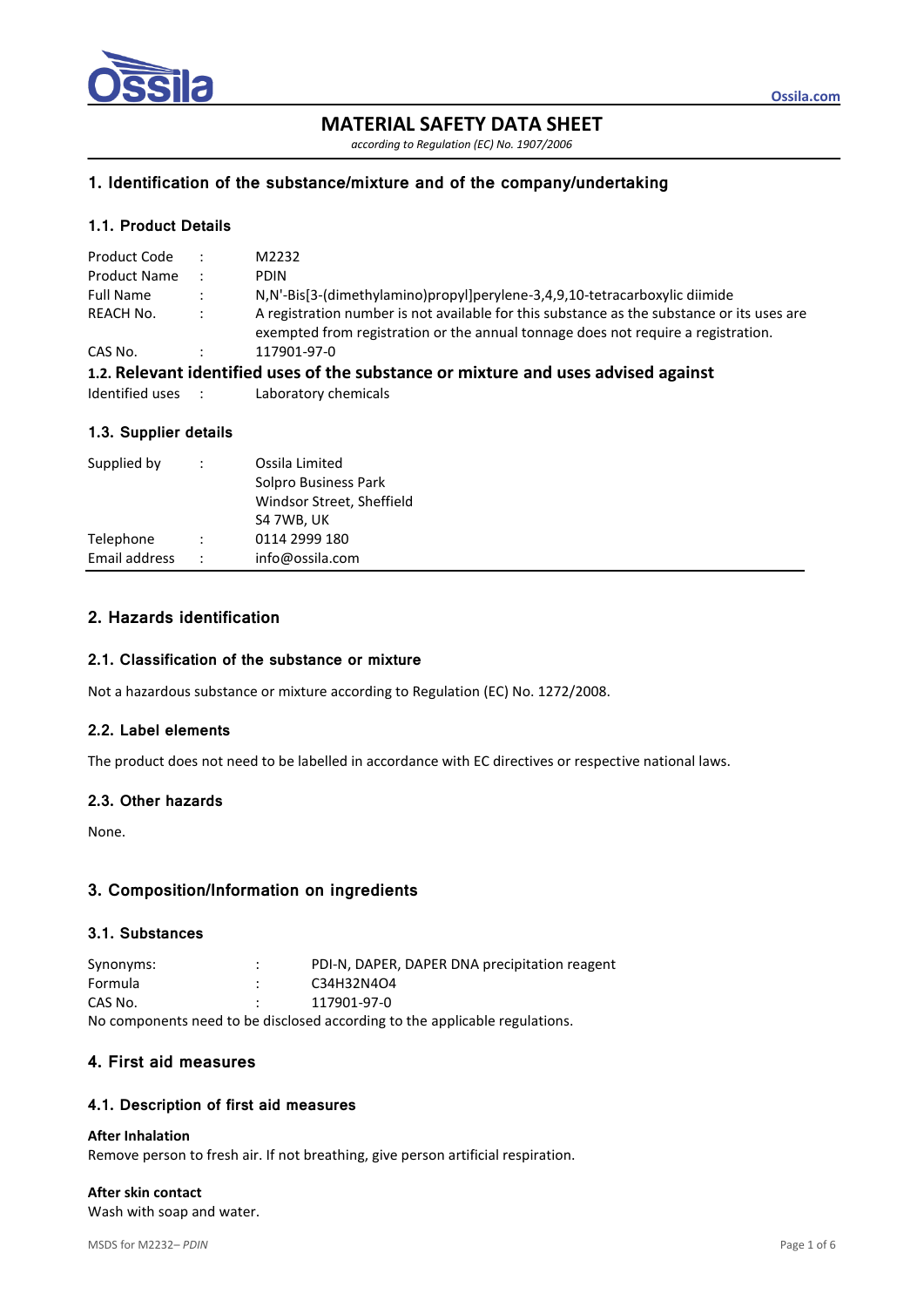## **After eye contact**

Flush with copious amounts of water as a precaution.

### **After Ingestion**

Rinse out mouth with water.

### **4.2. Most important symptoms and effects, both acute and delayed**

The most important known symptoms and effects are described in section 11.

### **4.3. Indication of any immediate medical attention and special treatment needed**

No data available.

## **5. Fire fighting**

### **5.1. Extinguishing media**

**Suitable extinguishing media**: Dry chemical, alcohol-resistant foam, carbon dioxide or water spray. Consult with local fire authorities before attempting large scale fire-fighting operations.

#### **5.2. Special hazards arising from the substance of mixture**

**Hazardous combustion products:** Boron oxides, nitrogen oxides.

### **5.3. Advice for firefighters**

Wear a self-contained breathing apparatus if necessary. During a fire, irritating and highly toxic gases and vapours may be generated by thermal decomposition.

## **6. Accidental release measures**

#### **6.1. Personal precautions, protective equipment and emergency procedures**

Wear personal protective equipment (section 8). Avoid dust formation. Ensure room is well ventilated.

### **6.2. Environmental precautions**

Do not let product enter drains.

#### **6.3. Containment and cleaning**

Contain and clean up spill if safe to do so using an electrically protected vacuum cleaner or by wet brushing. Dispose of dry waste in closed container for proper disposal according to local regulations.

## **7. Handling and storage**

#### **7.1. Precautions for safe handling**

Provide exhaust ventilation in places where dust is formed.

#### **7.2. Conditions for safe storage, including any incompatibilities**

Store in a cool, dry and well-ventilated place inside of a tightly sealed container. Reseal containers that have been opened and keep upright to prevent leakage.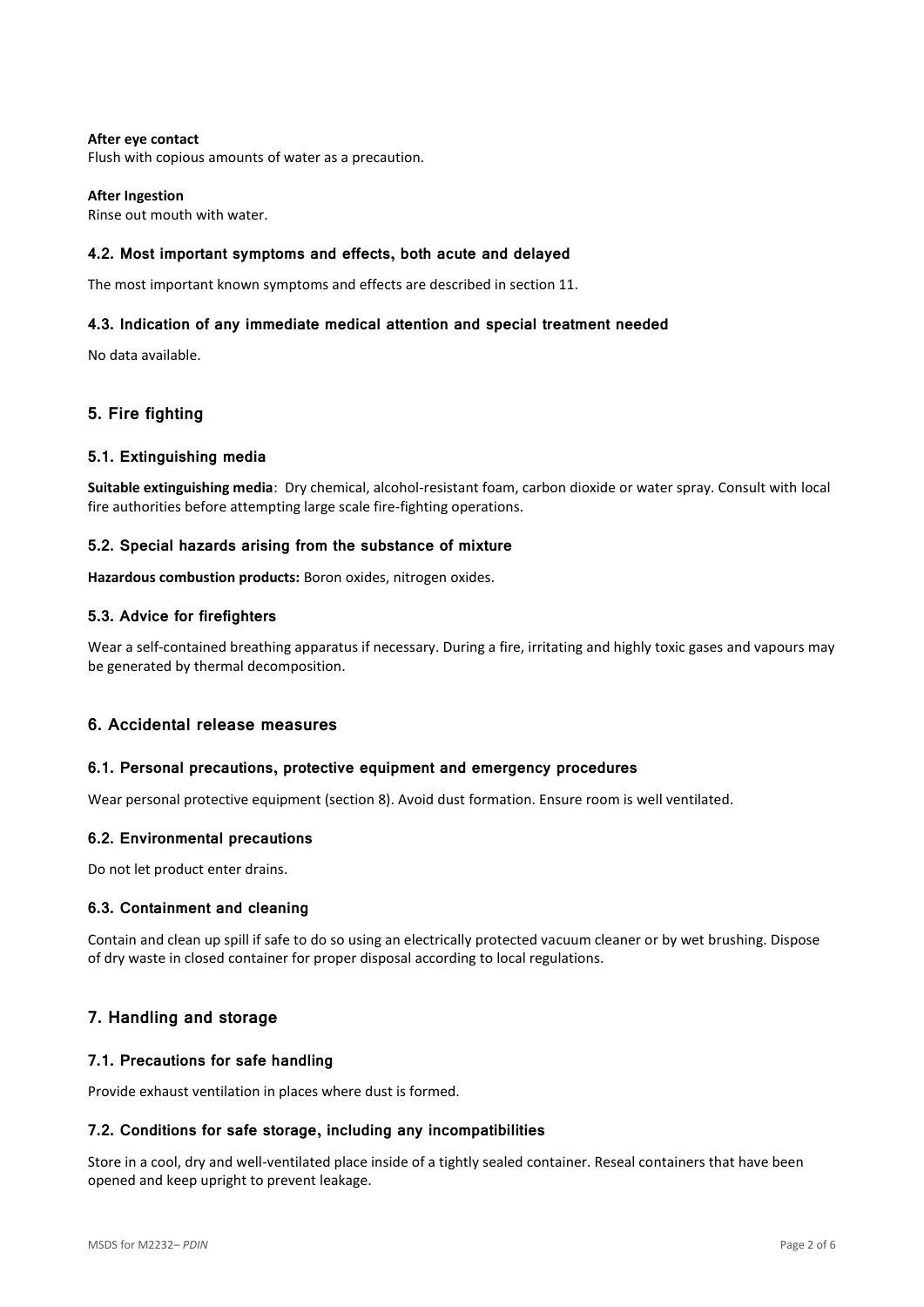## **7.3. Specific end uses**

Use in laboratories.

# **8. Exposure controls / Personal protection**

## **8.1. Control parameters**

## **Components with workplace control parameters**

Contains no substances with occupational exposure limit values.

## **Biological occupational exposure limits**

This product does not contain any hazardous materials with biological limits.

## **8.2. Exposure controls**

## **Engineering measures**

Handle in accordance with good industrial engineering/laboratory practices for hygiene and safety. Ensure eyewash stations and safety showers are close to the laboratory workstation. Ensure good general ventilation is present when handling the product.

## **Personal protective equipment**

**Eyes:** Wear safety glasses with side-shields conforming to appropriate government standards such as NOISH (US) or EN166 (EU).

**Skin**: Handle with appropriate gloves and use proper glove removal technique to avoid skin contact. Dispose of gloves in accordance with applicable laws. Wash and dry hands.

The selected protective gloves must satisfy the specifications of EU Directive 89/686/EEC and the standard EN 374 derived from it.

**Clothing:** Wear complete suit protecting against chemicals; the type of equipment should be appropriate for the concentration and amount of dangerous substance used.

**Respirators:** Where protection from nuisance dusts is needed, use type N95 (US) or type P1 (EN 143) dust masks or those approved under appropriate government standards such as NIOSH (US) or CEN (EU).

## **General hygiene measures**

Wash thoroughly after handling. Wash contaminated clothing before reuse.

# **9. Physical and chemical properties**

## **9.1. Information on basic physical and chemical properties**

| Appearance              | Solid: Red powder/crystals |
|-------------------------|----------------------------|
| Odour                   | No data available          |
| Odour threshold         | No data available          |
| рH                      | No data available          |
| Melting/freezing point  | >300 °C                    |
| Boiling point/range     | No data available          |
| Flash point             | No data available          |
| Evaporation rate        | No data available          |
| Flammability            | No data available          |
| <b>Explosive limits</b> | No data available          |
| Vapour pressure         | No data available          |
| Vapour density          | No data available          |
| Relative density        | No data available          |
|                         |                            |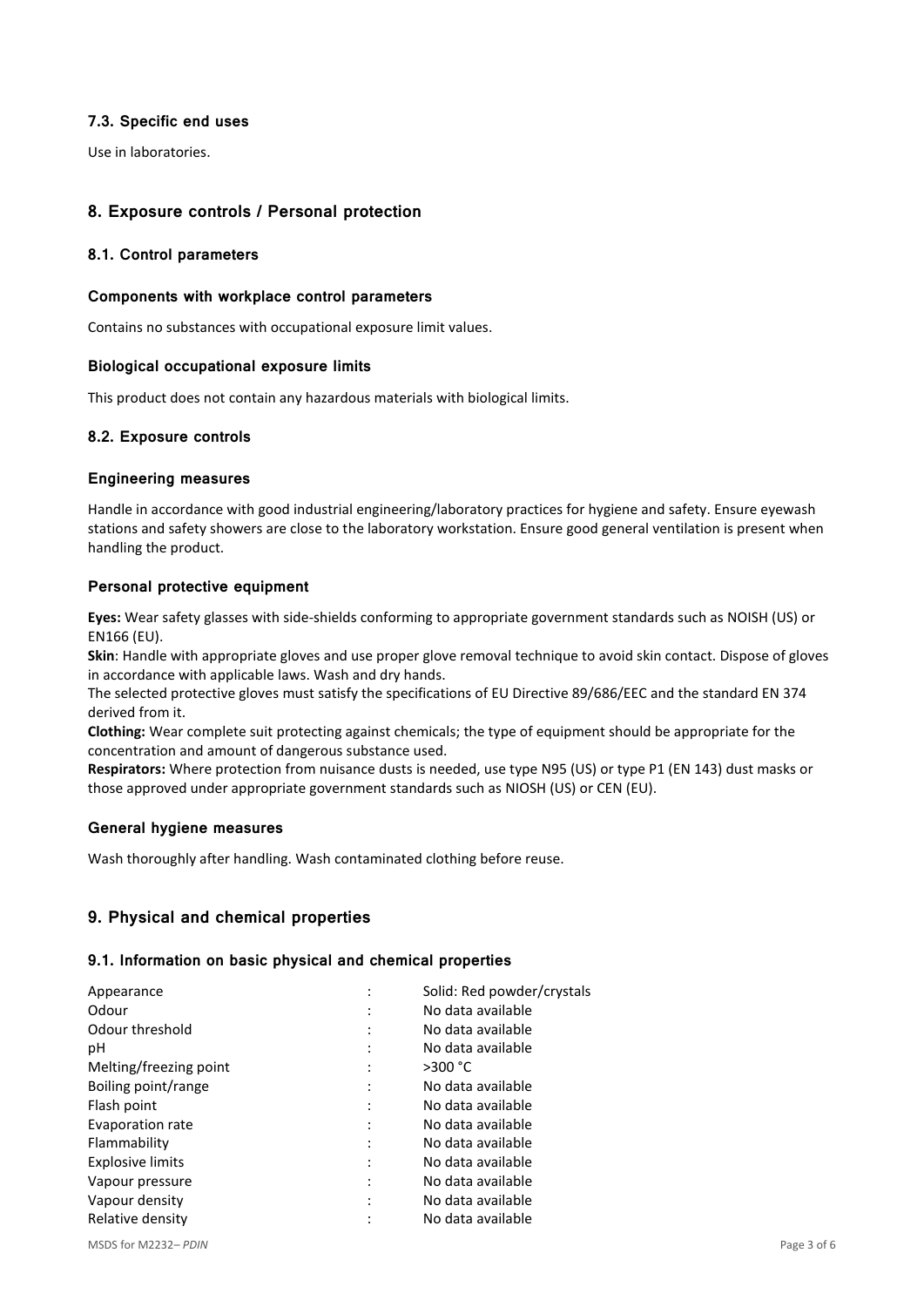|                | No data available |
|----------------|-------------------|
| $\ddot{\cdot}$ | No data available |
| $\ddot{\cdot}$ | No data available |
| $\ddot{\cdot}$ | No data available |
| $\ddot{\cdot}$ | No data available |
| $\ddot{\cdot}$ | No data available |
| $\ddot{\cdot}$ | No data available |
|                |                   |

# **9.2. Other safety information**

No data available.

## **10. Stability and reactivity**

### **10.1 Reactivity**

No data available.

### **10.2. Chemical stability**

Stable under normal temperatures and pressures under recommended storage conditions.

### **10.3. Possibility of hazardous reactions**

No data available.

## **10.4. Conditions to avoid**

No data available.

### **10.5. Incompatible materials**

Strong oxidising agents.

#### **10.6. Hazardous decomposition products**

No known hazardous decomposition products.

## **11. Toxicological information**

### **11.1. Information on toxicological effects**

**Acute toxicity** No data available. **Skin corrosion/irritation** No data available. **Serious eye damage/eye irritation** No data available. **Respiratory or skin sensitization** No data available. **Germ cell mutagenicity** No data available. **Carcinogenicity** No data available. **Reproductive toxicity** No data available. **Specific target organ toxicity - single exposure** No data available.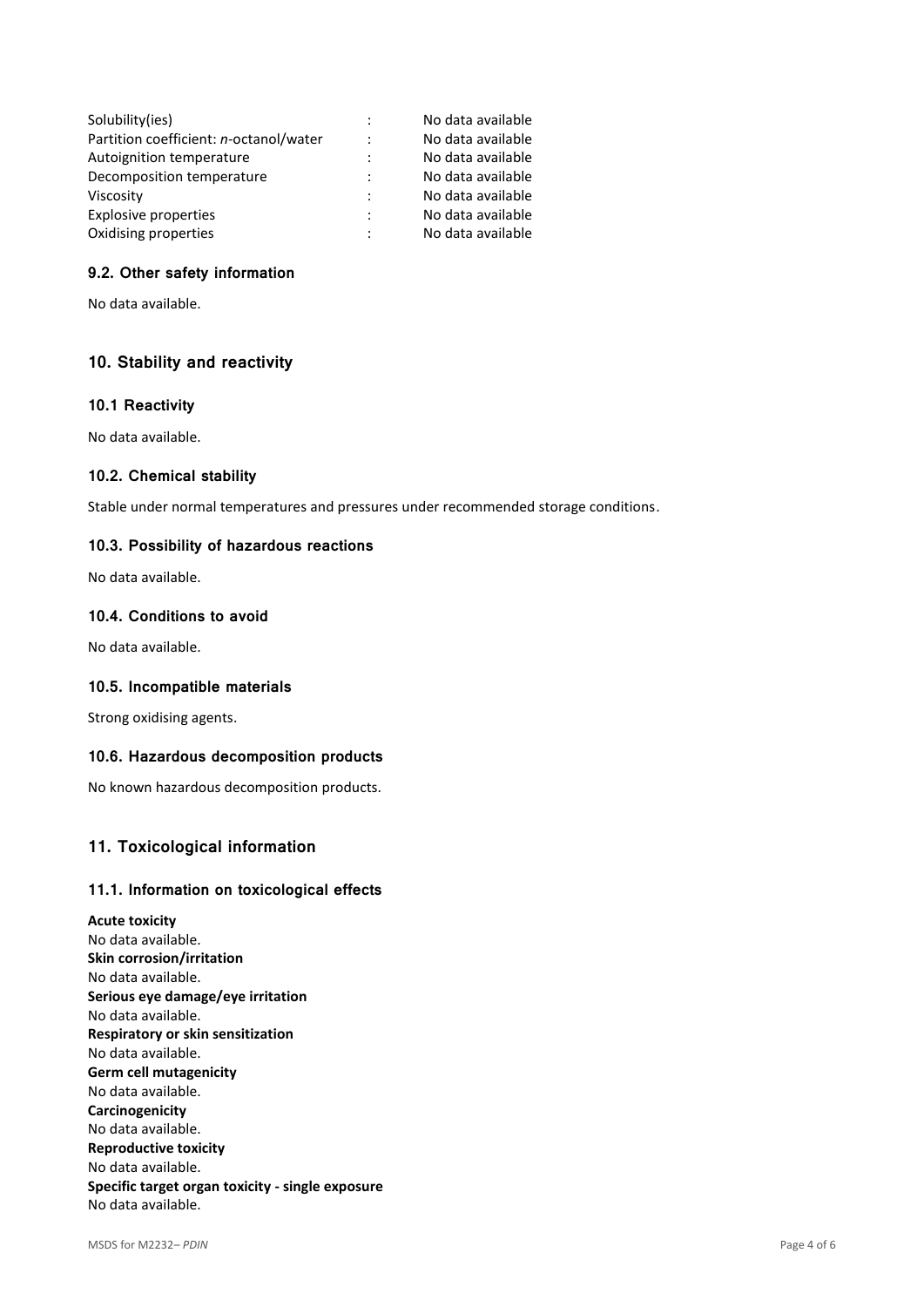**Specific target organ toxicity - repeated exposure** No data available. **Aspiration hazard** No data available. **Routes of exposure** Eye contact, ingestion, inhalation, skin contact. **Signs and Symptoms of Exposure** No data available.

To the best of our knowledge, the chemical, physical, and toxicological properties have not been thoroughly investigated.

# **12. Ecological information**

## **12.1. Toxicity**

No data available.

## **12.2. Persistence and degradability**

No data available.

## **12.3. Bioaccumulative potential**

No data available.

## **12.4. Mobility in soil**

No data available.

## **12.5. Results of PBT and vPvB assessment**

PBT/vPvB assessment not available as chemical safety assessment not required/not conducted.

#### **12.6. Other adverse effects**

No data available.

# **13. Disposal**

## **13.1. Waste treatment methods**

### **Product**

Burn in a chemical incinerator equipped with an afterburner and scrubber. Observe all federal, state and local environmental regulations and directives on waste and hazardous waste. Offer surplus material to a licensed professional waste disposal professional.

#### **Contaminated packaging**

Dispose of as unused product.

# **14. Transport**

Non-hazardous for road, air and sea transport.

**IATA:** Not regulated as a hazardous material. **IMO:** Not regulated as a hazardous material. **RID/ADR:** Not regulated as a hazardous material.